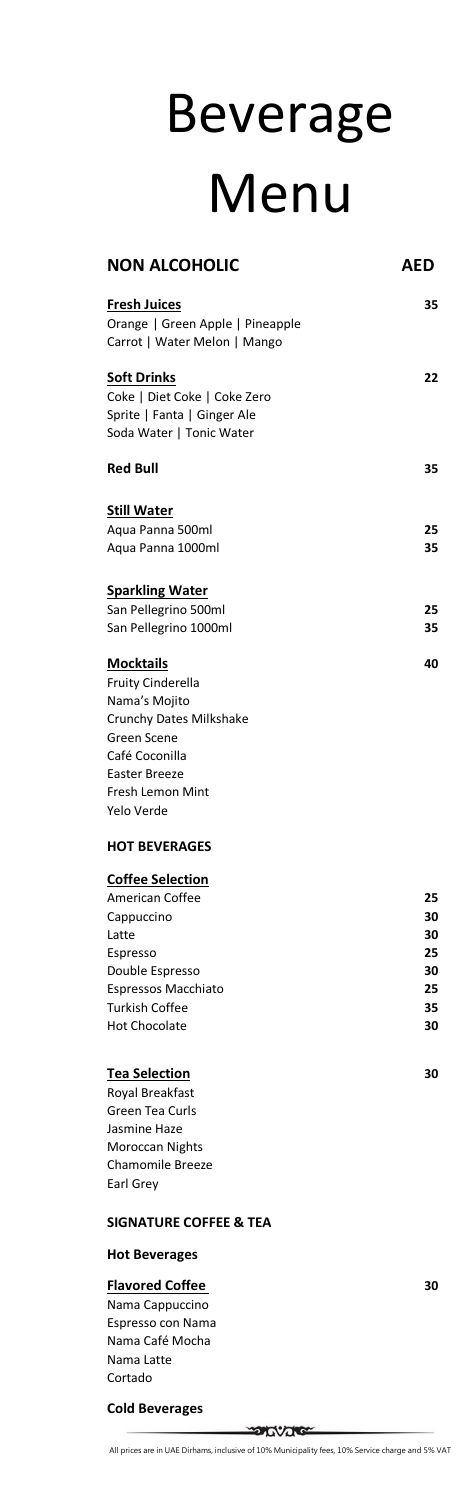All prices are in UAE Dirhams, inclusive of 10% Municipality fees, 10% Service charge and 5% VAT

| Auchentoshan 12 YO    | 60 |
|-----------------------|----|
| Glenmorangie Original | 60 |
| Macallan 12 year      | 60 |
| Highland Park 12 YO   | 60 |
| Ardbeg 10 YO          | 60 |
| Laphroaig 10 YO       | 60 |
| Cardhu 12 YO          | 70 |
| Glenfiddich 12 YO     | 50 |
| Glenfiddich 18 YO     | 70 |
|                       |    |

| <b>Iced Coffee</b><br><b>Iced Americano with Salsa</b><br>Italian Iced Coffee<br><b>Iced Caramel Macchiato</b>                                                 |                       | 30                         |
|----------------------------------------------------------------------------------------------------------------------------------------------------------------|-----------------------|----------------------------|
| <b>Flavored Iced Tea</b><br>Passion of Nama<br>Nama Classic Peach Iced Tea<br>Nama Classic Lemon Iced Tea                                                      |                       | 40                         |
| <b>ALCOHOLIC</b>                                                                                                                                               |                       | AED                        |
|                                                                                                                                                                | <b>Glass</b><br>150ml | <b>Bottle</b><br>750ml     |
| <b>Champagne</b><br><b>Taittinger Brut Reserve NV</b>                                                                                                          | 99                    | 580                        |
| <b>Prosecco</b><br>Valdo Millesimato DOCG<br>Valdo Rose                                                                                                        | 60<br>60              | 280<br>280                 |
| <b>White Wine</b><br>Chardonnay, Koonunga Hill<br>Sauvignon Blanc Monkey Bay<br>Pinot Grigio Promessa Gabbiano<br><b>Riesling Private Bin</b>                  | 60<br>70<br>50<br>70  | 250<br>330<br>210<br>330   |
| <b>Red Wine</b><br>Pinot Noir, Bourgogne, La Vignee<br>Chianti Vernaiolo DOCG<br>55<br>Cabernet Sauvignon, Bodega Luigi Bosca<br>Shiraz/Cabernet Koonunga Hill | 80<br>330<br>70<br>60 | 380<br>280<br>260          |
| <b>Rose Wine</b><br>Rose Dánjou Sauvion et fils                                                                                                                | 70                    | 330                        |
| <b>Fortified Wine</b><br>Taylor's 10-year-old Tawny<br>Puerto Fino, Solera Reserva, Emilio Lustau<br>Pedro Ximenez, Reserva,                                   | 70<br>50<br>60        | 980<br>630<br>830          |
| <b>Beer</b><br>Stella Artois Cidre<br>Corona<br>Heineken<br>Almaza<br><b>Bitburger</b>                                                                         |                       | 40<br>38<br>38<br>38<br>38 |
| <b>Worldly Classic Cocktails</b>                                                                                                                               |                       | 55                         |

Old Fashioned

| Margarita  |  |
|------------|--|
| Negroni    |  |
| Martini    |  |
| Caipirinha |  |
| Daiguiri   |  |
| Mojito     |  |

## **Spirits - Single Malt Whiskey**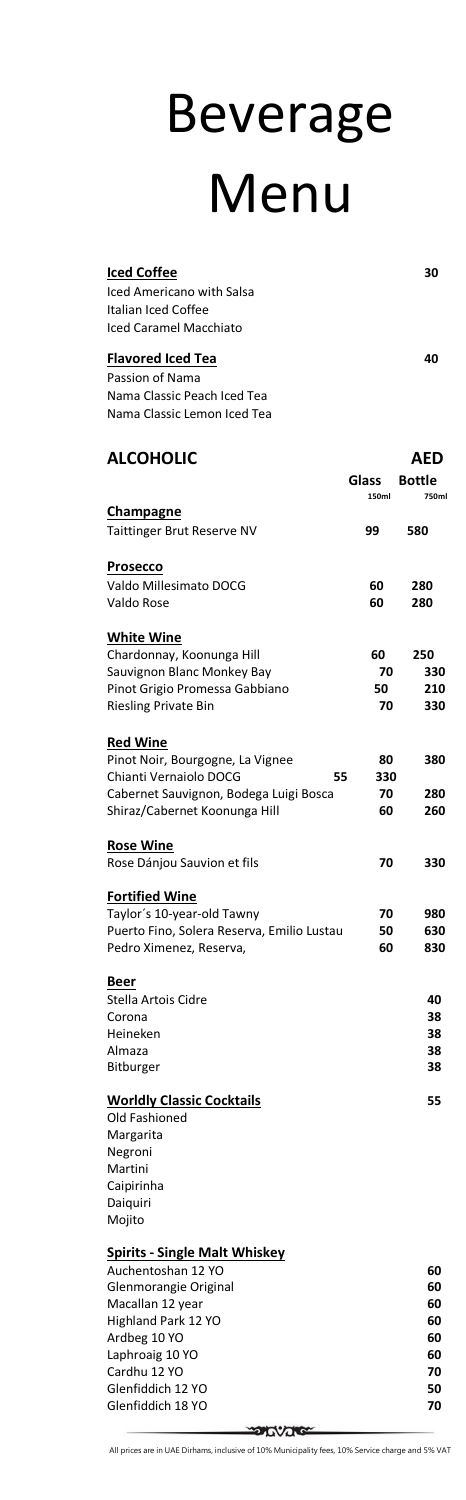All prices are in UAE Dirhams, inclusive of 10% Municipality fees, 10% Service charge and 5% VAT

| <b>Blend Whiskey</b>                        |     |     |
|---------------------------------------------|-----|-----|
| Johnnie Walker Red Label                    |     | 50  |
| Johnnie Walker Black Label                  |     | 55  |
| Johnnie Walker Blue Label                   | 130 |     |
| Chivas Regal 12 YO                          |     | 60  |
| Chivas Regal 18 YO                          |     | 65  |
|                                             |     | 120 |
| <b>Royal Salute</b>                         |     |     |
| <b>Bourbon American &amp; Irish Whiskey</b> |     |     |
| <b>Jack Daniels</b>                         |     | 55  |
|                                             |     |     |
| <b>Woodford Reserve</b>                     |     | 60  |
| Jim Bean                                    |     | 50  |
| <b>Tullamore Dew</b>                        |     | 50  |
| John Jameson                                |     | 50  |
| Vodka                                       |     |     |
| <b>Absolut Blue</b>                         |     |     |
|                                             |     | 50  |
| <b>Absolut Citron</b>                       |     | 50  |
| Russian Standard Original                   |     | 50  |
| Grey Goose                                  |     | 60  |
|                                             |     |     |
|                                             |     |     |
| Gin                                         |     | AED |
| <b>Hendricks</b>                            |     | 50  |
| <b>Bombay Sapphire</b>                      |     | 40  |
|                                             |     |     |
| Rum                                         |     |     |
| Bacardi Carta Blanca                        |     | 50  |
| Cachaca 51                                  |     | 50  |
| Gosling's Black Seal                        |     | 50  |
| Havana Club Anejo 3 anos                    |     | 50  |
| Havana Club Anejo 7 anos                    |     | 60  |
| Malibu                                      |     | 50  |
|                                             |     |     |
| <b>Tequila</b>                              |     |     |
| Olmeca Tequila Blanco                       |     | 50  |
| Olmeca Tequila Gold                         |     | 50  |
| Patron Anejo                                |     | 60  |
| <b>Patron Silver</b>                        |     | 50  |
| Patron XO Café                              |     | 50  |
|                                             |     |     |
| <b>Cognac Brandy Calvados Grappa</b>        |     |     |
| Calvados Boulard                            |     | 50  |
| Remy XO                                     |     | 120 |
| Metaxa 5                                    |     | 50  |
| <b>Hennessy VS</b>                          |     | 50  |
| <b>Hennessy VSOP</b>                        | 60  |     |
| Hennessy XO                                 |     | 90  |
| Martell VSOP                                |     | 60  |
| Martell XO                                  |     | 110 |

| <b>Martell Creation</b> | 240 |
|-------------------------|-----|
| Grappa Tremontius       | 60  |
| Grappa Tignanello       | 80  |

#### **Liqueur Bitter & Vermouth 40**

Pimm's No 1 Cointreau Bayles Jagermeister Martini Rosato Martini Rosso Martini Bianco Martini Extra Dry Fernet Branca Noilly Prat Aperol Campari

**MOVOCAL**